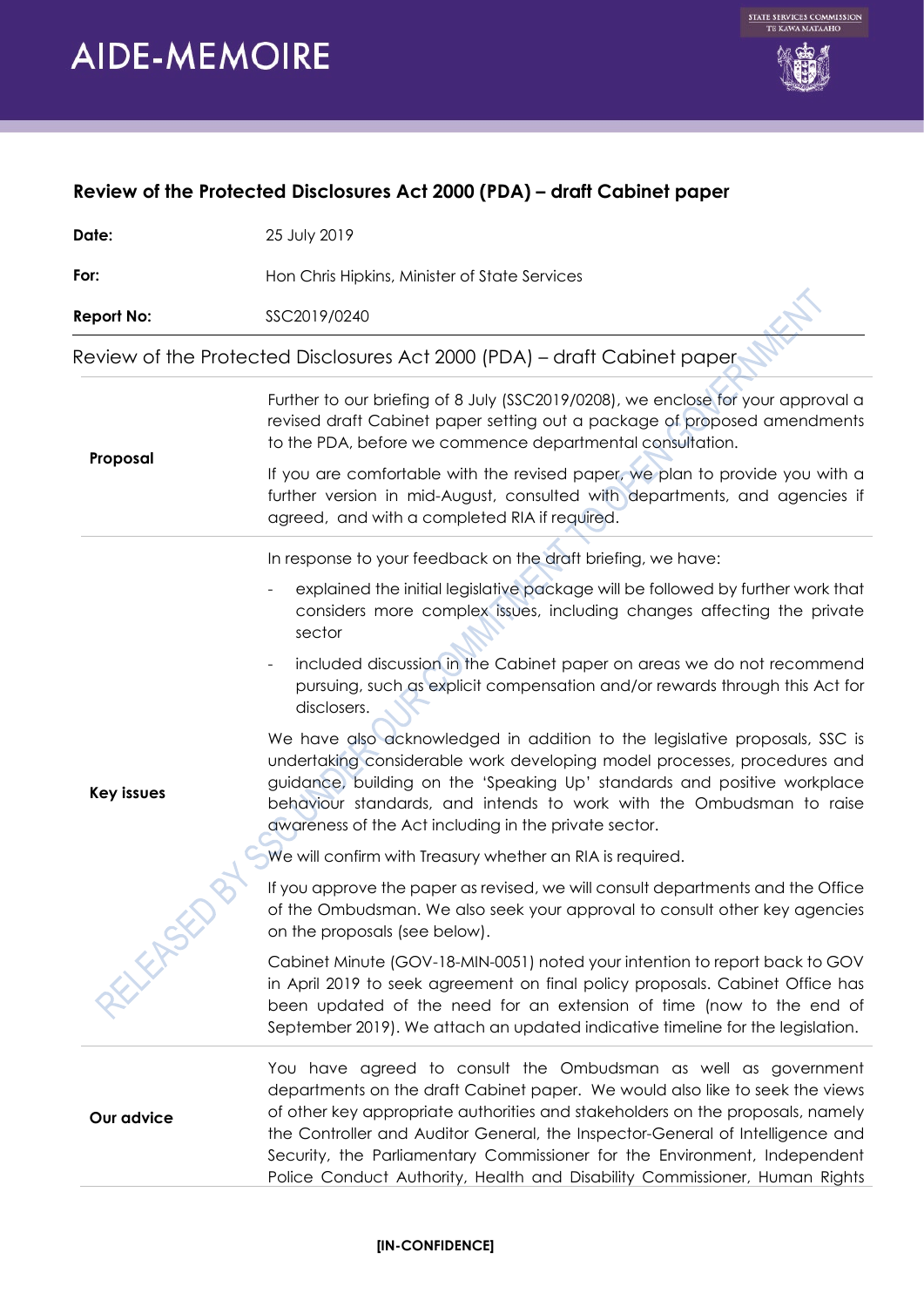Commission, Financial Markets Authority, Worksafe and the PSA. We may seek their views by providing a summary of the proposals, rather than sharing the draft Cabinet paper in its entirety.

Alongside our departmental consultation with MBIE and DIA, your Office may wish to discuss the proposed extension of serious wrongdoing to public funds used by and public authority exercised by private and voluntary sector agencies with the Offices of the Ministers of Workplace Relations and Safety and for the Community and Voluntary Sector.

We recommend that you:

- a. **note** the indicative timeline for the legislation
- b. **agree** we consult with other agencies as outlined in this briefing

Agree/disagree

c. **agree** your Office discuss the proposals with the Offices of the Ministers of Workplace Relations and Safety and for the Community and Voluntary Sector on these proposals.

Agree/disagree.

We recommend

• that you release this aide-memoire in full once the proposals it refers to have been considered by Cabinet

Agree/disagree.

**Proactive Release**

Chris Hipkins Minister of State Services

**Author:** Nerissa Barber, Principal Advisor

**Responsible Manager:** Mereama Chase, Manager, System Improvement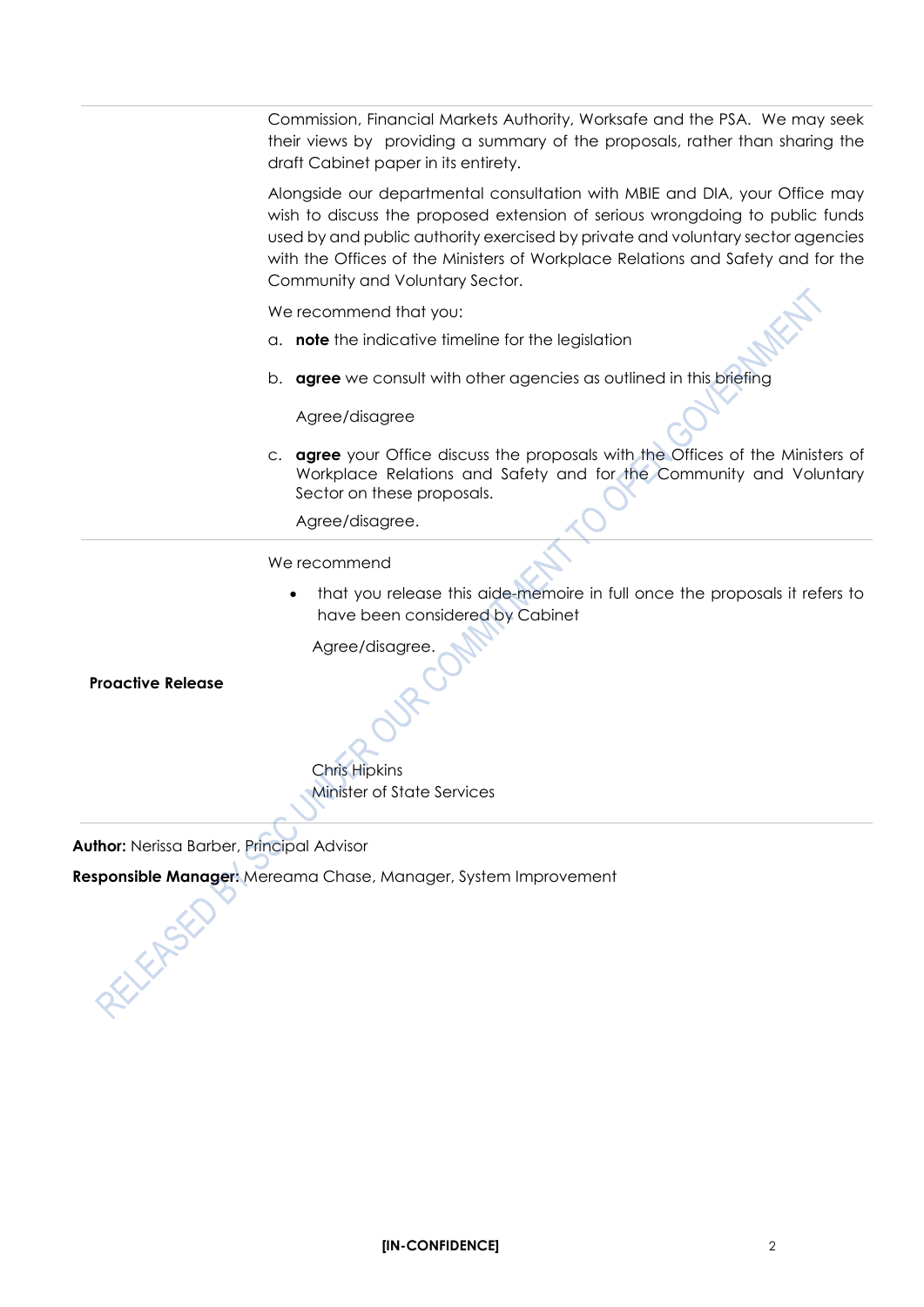## **Indicative timeline for Protected Disclosures legislation**

| <b>Step</b>                                                                                                                                                                                     | By                             | Comment                                                                                                                                                                                                                                                                                                                                                            |
|-------------------------------------------------------------------------------------------------------------------------------------------------------------------------------------------------|--------------------------------|--------------------------------------------------------------------------------------------------------------------------------------------------------------------------------------------------------------------------------------------------------------------------------------------------------------------------------------------------------------------|
| Consult with The Treasury on<br>whether a Regulatory Impact<br><b>Assessment is required</b>                                                                                                    | End July 2019                  | Regulatory proposals that have no impacts,<br>or only minor impacts, on businesses,<br>individuals or not-for-profit entities do not<br>require a Regulatory Impact Assessment.                                                                                                                                                                                    |
| Complete departmental<br>consultation on draft Cabinet<br>Paper                                                                                                                                 | Mid August 2019                |                                                                                                                                                                                                                                                                                                                                                                    |
| <b>MoSS' Office may discuss</b><br>proposals with the Offices of<br>the Minister of Workplace<br><b>Relations and Safety, and</b><br><b>Minister for the Community</b><br>and Voluntary Sector. | Mid August 2019                | The Minister of Workplace Relations and<br>Safety as some proposed amendments<br>relate to the private sector;<br>and the<br><b>Employment Relations Act.</b><br>Minister for the Community and Voluntary<br>Sector because some of the proposed<br>amendments (e.g. 'serious wrongdoing'<br>including public funds) could impact on the<br>not for profit sector. |
| <b>Draft regulatory Impact</b><br><b>Assessment</b>                                                                                                                                             | Mid August 2019                | To be drafted if a RIA is required                                                                                                                                                                                                                                                                                                                                 |
| <b>Meet with LDAC</b>                                                                                                                                                                           | Approx. mid<br>August 2019     | LDAC has advised it would like to meet                                                                                                                                                                                                                                                                                                                             |
| <b>Departmental consultation</b><br>on RIA, if required                                                                                                                                         | End of August<br>2019          |                                                                                                                                                                                                                                                                                                                                                                    |
| Provide Cabinet paper and<br><b>RIA (if required) for Ministerial</b><br>consultation and lodging<br>with the Cabinet Committee                                                                 | <b>Early September</b><br>2019 | Date by which provided to MoSS                                                                                                                                                                                                                                                                                                                                     |
| <b>GOV Cabinet Committee</b>                                                                                                                                                                    | Mid September<br>2019          | GOV on 19 September 2019                                                                                                                                                                                                                                                                                                                                           |
| <b>Final policy approvals</b><br>obtained from Cabinet                                                                                                                                          | Early October 2019             |                                                                                                                                                                                                                                                                                                                                                                    |
| <b>Drafting instructions to PCO</b>                                                                                                                                                             | October 2019                   |                                                                                                                                                                                                                                                                                                                                                                    |
| Publish exposure draft                                                                                                                                                                          | February 2020                  | Bill available for sharing with stakeholders<br>and publishing on SSC website over a four<br>week period                                                                                                                                                                                                                                                           |